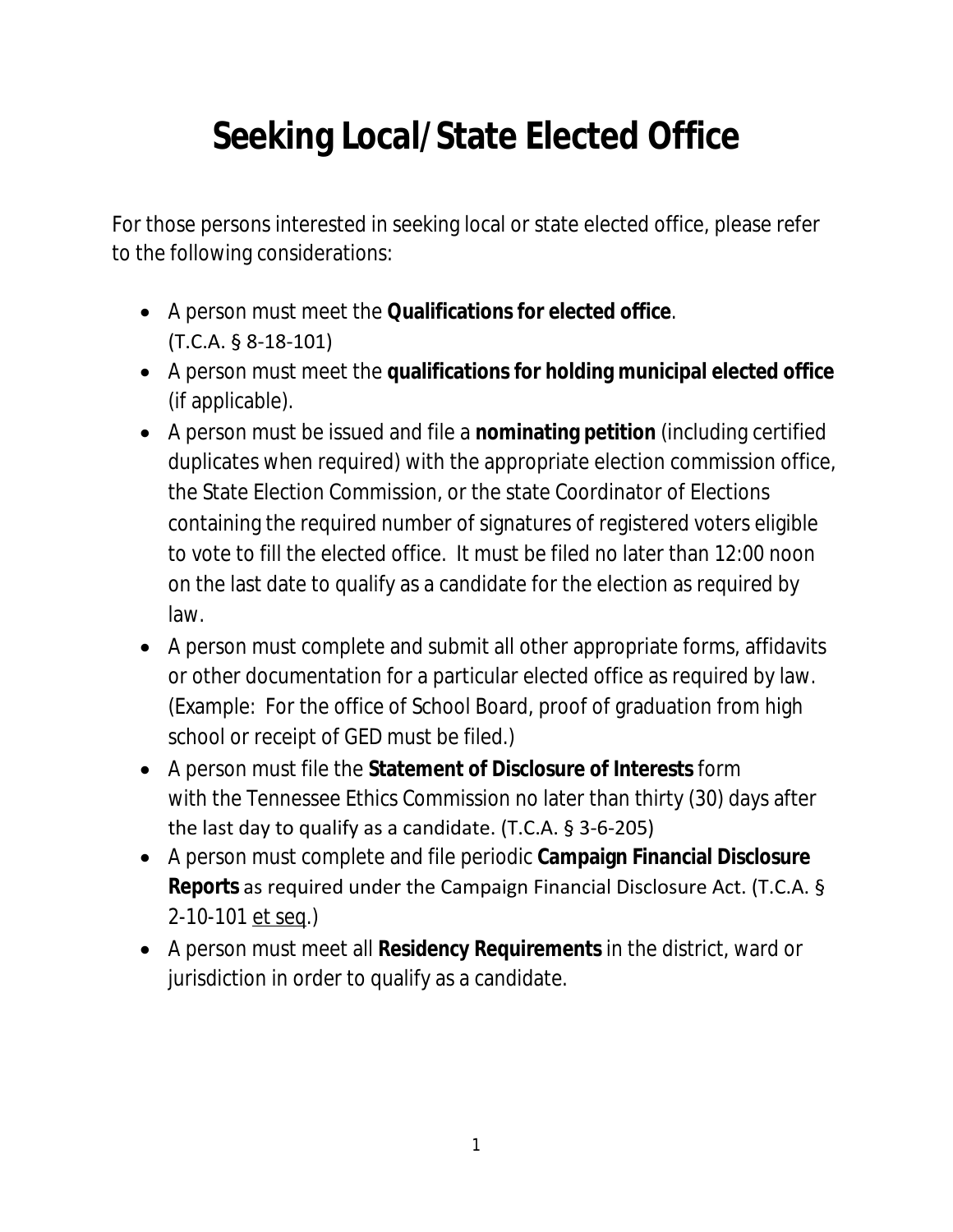# **QUALIFICATIONS FOR ELECTED OFFICES IN TENNESSEE**

#### **General Provisions Governing Qualifications for Office:**

The general qualifications of persons permitted to hold public office are set out in TCA § 8-18-101. This section provides that all persons of the age of eighteen (18) years who are citizens of the United States and of this state, and have been inhabitants of the state, county, district, or circuit for the period required by the constitution and laws of the state, are qualified to hold office under the authority of this state except:

- (1)Those who have been convicted of offering or giving a bribe, or of larceny, or any other offense declared infamous by law, unless restored to citizenship in the mode pointed out by law;
- (2)Those against whom there is a judgment unpaid for any moneys received by them, in any official capacity, due to the United States, to this state, or any county thereof;
- (3)Those who are defaulters to the treasury at the time of the election, and the election of any such person shall be void;
- (4)Soldiers, seamen, marines, or airmen in the regular army or navy or air force of the United States; and
- (5) Members of congress, and persons holding any office of profit or trust under any foreign power, other state of the union, or under the United States.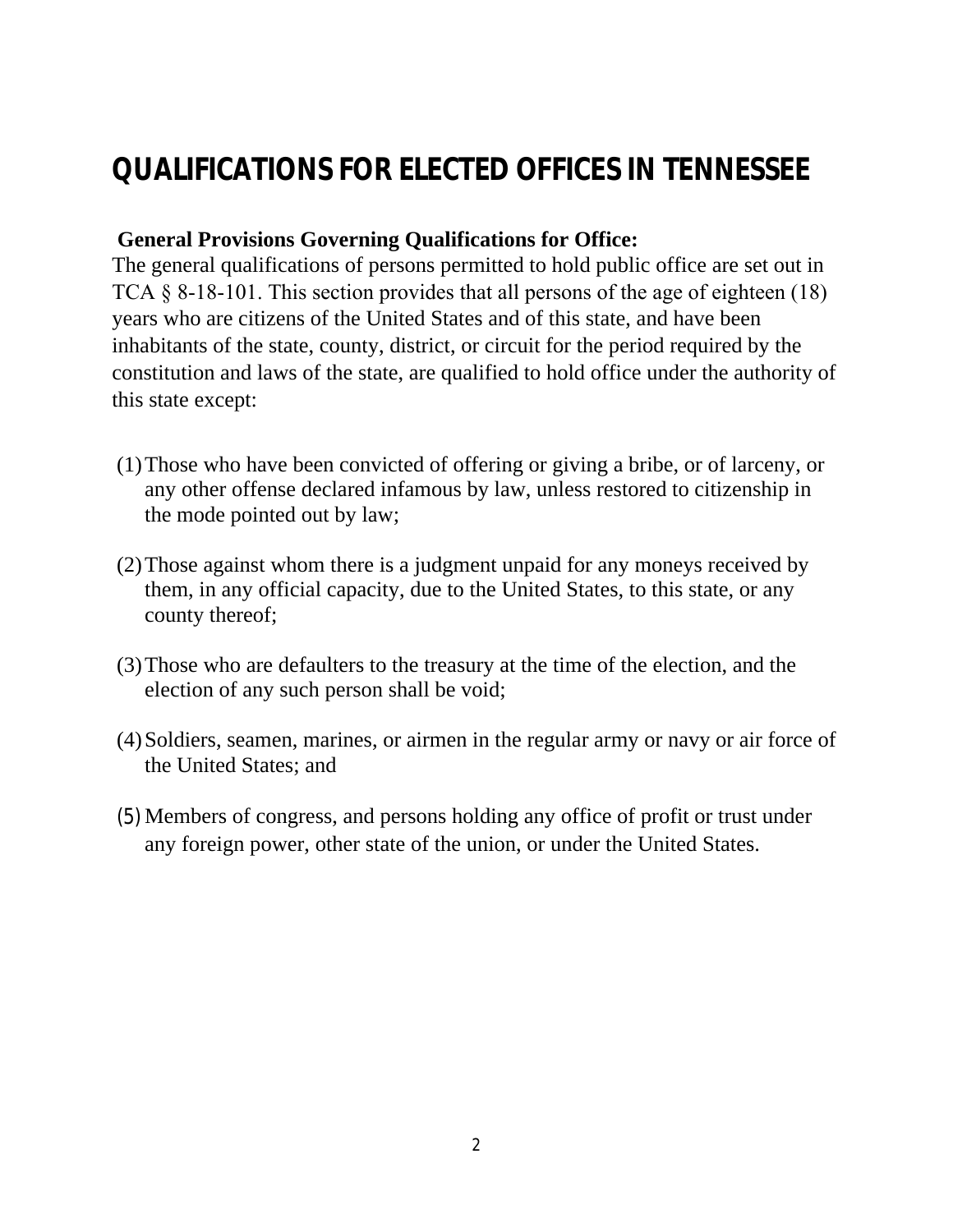#### **General Provisions Governing the Causes of Vacancies:**

The causes of vacancies are set out in TCA § 8-48-101. This section provides that any office in this state is vacated by the following:

(1) Death of the incumbent;

(2) Resignation, when permitted by law;

(3) Ceasing to be a resident of the state, or of the district, circuit, or county for which he was elected or appointed;

(4) Decision of a competent tribunal declaring the election or appointment void or the office vacant;

(5) Act of the general assembly abridging the term of office, where it is not fixed by the constitution;

(6) Sentence of the incumbent, by any competent tribunal in this or any other state, to the penitentiary, subject to restoration if the judgment is reversed, but not if the incumbent is pardoned; or

#### UNITED STATES PRESIDENT

- 35 years of age; natural-born citizen; and a resident within the United States for 14 years. (US Constitution Article 2, Section 1)

#### UNITED STATES SENATOR

- 30 years of age; Citizen of United States for 9 years; and a Tennessee resident. (US Constitution Article 1, Section 3)

#### UNITED STATES REPRESENTATIVE

- 25 years of age; Citizen of United States for 7 years; and a Tennessee resident. (US Constitution Article 1, Section 2)

#### GOVERNOR

- Basic qualifications of TCA 8-18-101 and

- Shall be at least thirty (30) years of age, shall be a citizen of the United States, and shall have been a citizen of this State 7 years before the election. (TN Constitution Article 3, Section 3)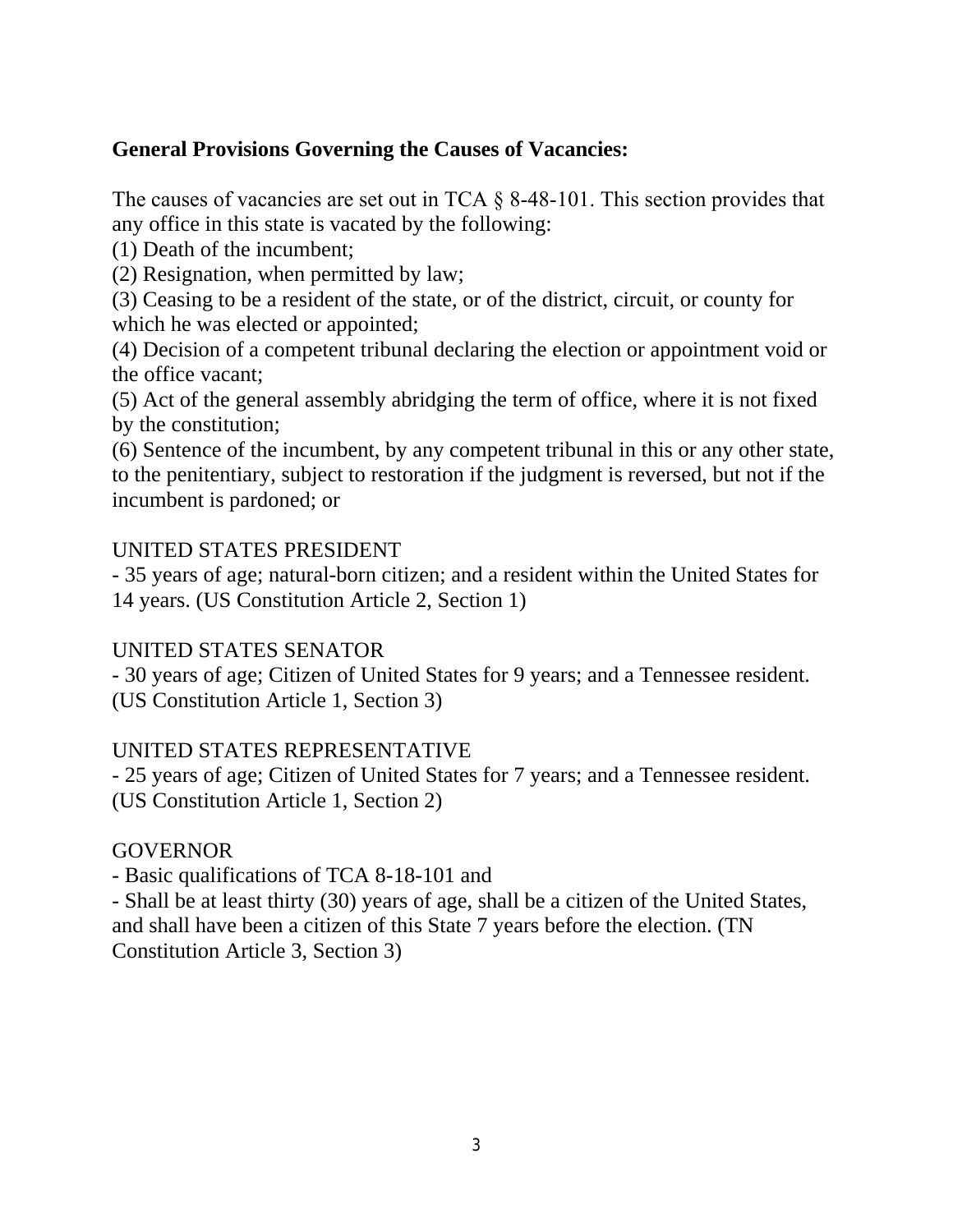#### STATE EXECUTIVE COMMITTEE

- Basic qualifications of TCA 8-18-101; and

- In each party's primary, its voters in each senatorial district shall elect one (1)

man and one (1) woman as members of the state executive committee. (TCA 2-13- 103)

- Shall be bona fide members of the political party whose election they seek. (TCA 2-13-104)

#### STATE SENATOR

- Basic qualifications of TCA 8–18–101; and

- Shall be a citizen of the United States, at least 30 years of age, and shall have resided 3 years in this State and 1 year in the county or district represented immediately preceding the election. (TN Constitution Article 2, Sect. 10)

- Each district shall be represented by a qualified voter of that district. (TN Constitution Article 2, Section 6a)

#### STATE REPRESENTATIVE

- Basic qualifications of TCA 8-18-101; and

- Shall be a citizen of the United States, at least 21 years of age, and shall have resided 3 years in this State and 1 year in the county represented immediately preceding the election. (TN Constitution Article 2, Section 9)

- Each district shall be represented by a qualified voter of that district. (TN Constitution Article 2, Section 5a) 3 T

#### TENNESSEE SUPREME COURT JUDGE

- Basic qualifications of TCA 8-18-101; and

- Shall be at least 35 years of age and a resident of the state for 5 years. (TN

Constitution Article 6, Section 3, TCA 17-1-101, TCA 17-1-103)

- Shall be learned in the law, evidenced by being authorized to practice law in the courts of Tennessee. (TCA 17-1-106)

#### TENNESSEE COURT OF APPEALS JUDGE

- Basic qualifications of TCA 8–18–101; and

- Shall be at least 30 years of age and a resident of the state for 5 years. (TN

Constitution Article 6, Section 4)

- Shall be learned in the law, evidenced by being authorized to practice law in the courts of Tennessee. (TCA 17-1-106)

- Shall reside in the grand division of the state from which they seek election. (TCA 16-4-102)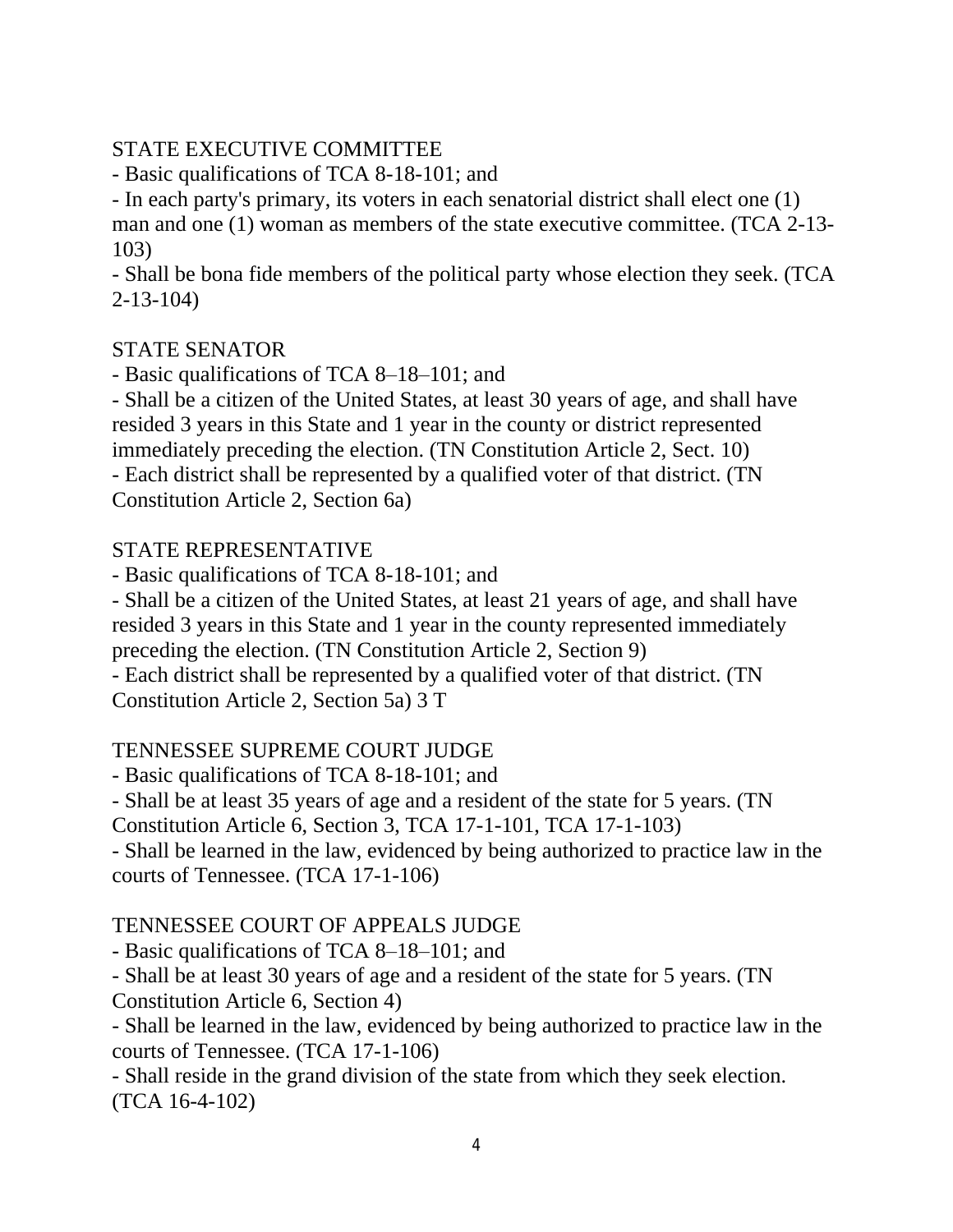#### TENNESSEE COURT OF CRIMINAL APPEALS JUDGE

- Basic qualifications of TCA 8-18-101; and

- Shall be a citizen of the United States, at least 30 years of age and a resident of the state for 5 years. (TN Constitution Article 6, Section 4, TCA 16-5-102)

- Shall be learned in the law, evidenced by being authorized to practice law in the courts of Tennessee. (TCA 17-1-106)

- Shall reside in the grand division of the state from which they seek election. (TCA 16-5-102)

#### CIRCUIT COURT JUDGE/CRIMINAL COURT JUDGE

- Basic qualifications of TCA 8-18-101; and

- Shall be at least 30 years of age and a resident of the state for 5 years and of the circuit or district 1 year. (TN Constitution Article 6, Section 4)

- Shall be learned in the law, evidenced by being authorized to practice law in the courts of Tennessee. (TCA 17-1-101, 17-1-102, 17-1-103, 17-1-106) 4

#### GENERAL SESSIONS/JUVENILE COURT JUDGE

- Basic qualifications of TCA 8-18-101; and

- Shall be at least 30 years of age and a resident of the state for 5 years and of the circuit or district 1 year. (TN Constitution Article 6, Section 4)

- Shall be licensed to practice law in this state. (TCA 16-15-5005)

#### DISTRICT ATTORNEY GENERAL

- Basic qualifications of TCA 8-18-101; and

- Shall be a duly licensed attorney admitted to the practice of law in this state and a resident of the state for 5 years and of the circuit or district 1 year. (TN Constitution Article 6, Section 5)

#### DISTRICT PUBLIC DEFENDER

- Basic qualifications of TCA 8-18-101; and

- Shall be a duly licensed attorney admitted to the practice of law in this state and a resident of the state for 5 years and of the judicial district for 1 year. (TCA 8-14- 202)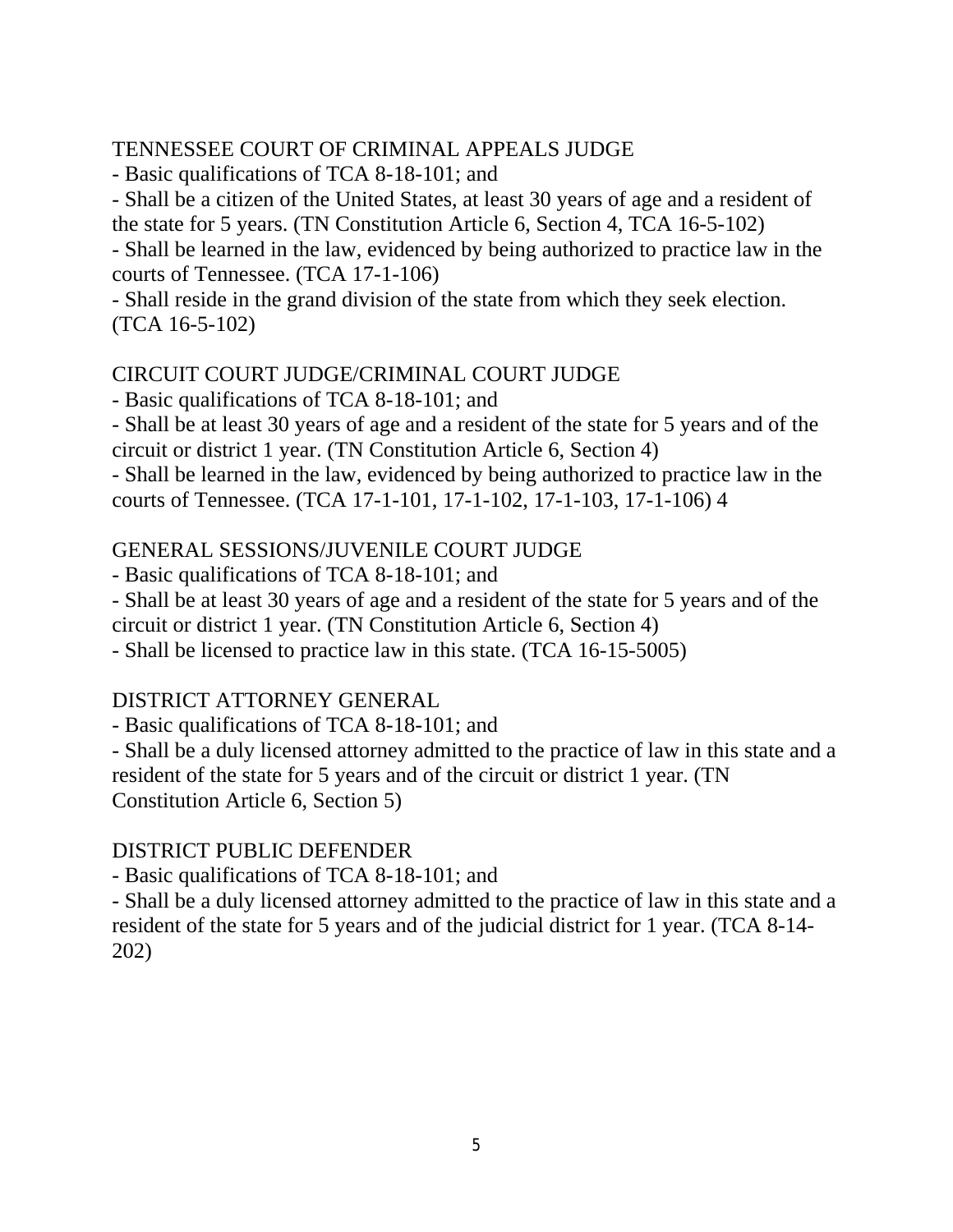#### COUNTY MAYOR/ COUNTY EXECUTIVE

- Basic qualifications of TCA 8-18-101; and

- Shall be:

(1) A qualified voter of the county;

(2) At least 25 years of age; and

(3) A resident of the county for at least 1 year prior to the date of filing a nominating petition for election to such office.

- Shall continue to reside in the county during the term of office and shall not, during the term of office, hold any other public office for profit. (TCA 5-6-104)

#### COUNTY COMMISSION

- Basic qualifications of TCA 8-18-101; and

- Shall reside within and be a qualified voter of the district represented. (TCA 5-5- 102)

#### **SHERIFF**

- Basic qualifications of TCA 8-18-101; and

- No person shall engage in the practice of law or serve as a member of the general assembly while serving as sheriff. (TCA 8-8-101)

- A person shall:

1. Be a citizen of the United States;

2. Be at least 25 years of age prior to the date of qualifying for election;

3. Be a qualified voter of the county and a resident of the county for one (1) full year prior to the date of the qualifying deadline;

4. Have obtained a high school diploma or its equivalent in educational training as recognized by the Tennessee state board of education;

. Not have been convicted of or pleaded guilty to or entered a plea of nolo contendere to any misdemeanor crime of domestic violence or any felony charge or any violation of any federal or state laws or city ordinances relating to force, violence, theft, dishonesty, gambling, liquor or controlled substances;

6. Be fingerprinted and have the Tennessee Bureau of Investigation make a search of local, state, and federal fingerprint files for any criminal record. Fingerprints are to be taken under the direction of the T.B.I. It shall be the responsibility of the T.B.I. to forward all criminal history results to the Peace Officer Standards and Training (POST) commission for evaluation of qualifications;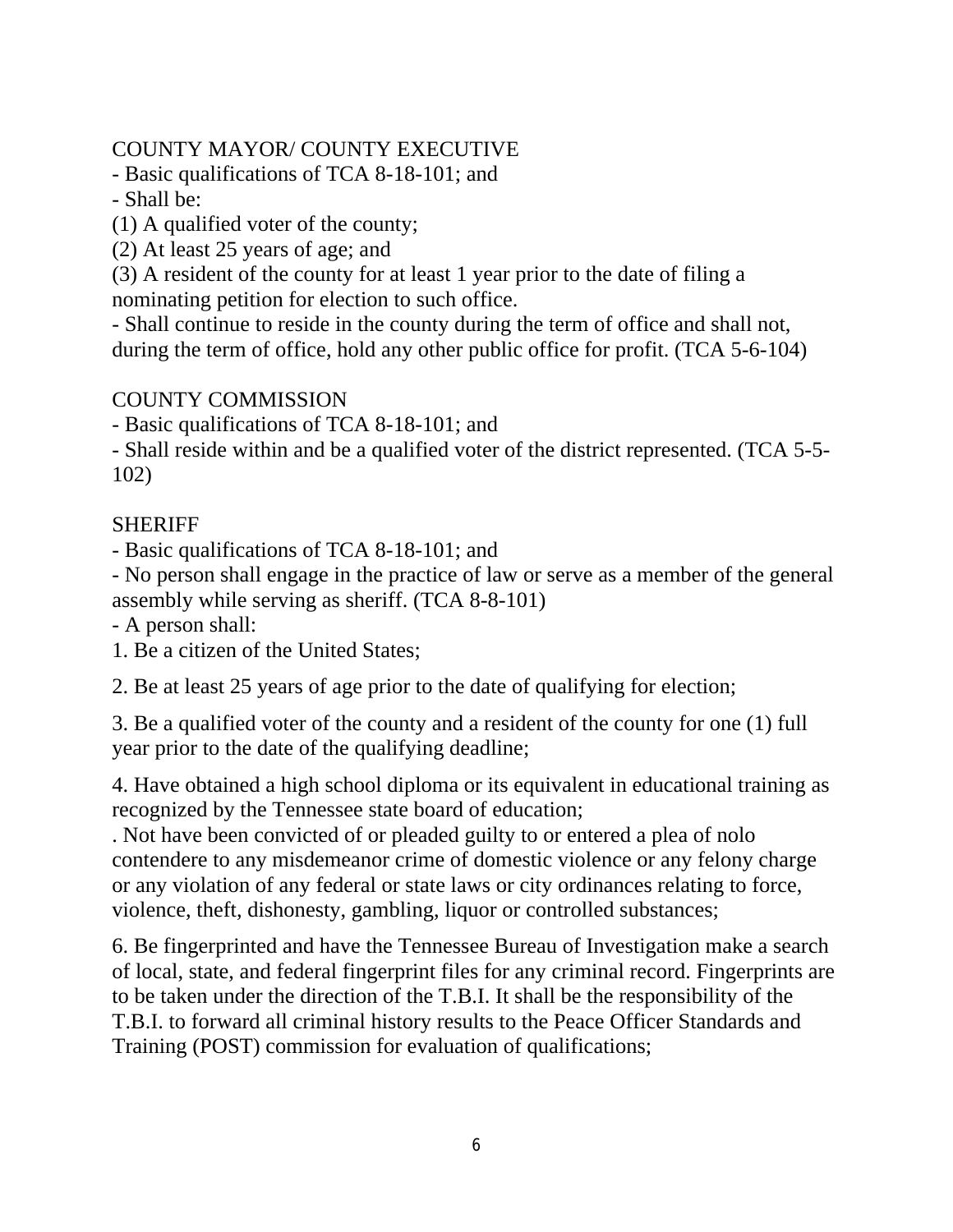7. Not have been released, separated, or discharged from the Armed Forces of the United States with a Dishonorable or Bad Conduct discharge, or as a consequence of conviction at court martial for either state or federal offenses;

8. Have been certified by a Tennessee licensed health care provider qualified in the psychiatric or psychological fields as being free any disorder, as set forth in the current edition of the Diagnostic and Statistical Manual of Mental Disorders, Third Edition (DSM III) or its successor, of the American Psychiatric Association; at the time of the examination, that would, in the professional judgment of the examiner, impair the subject's ability to perform any essential function of the job; and

9. Have at least three (3) years of full-time experience as a peace officer standards and training commission certified law enforcement officer in the previous ten (10) years or at least three (3) years of full-time experience as a state or federal certified law enforcement officer with training equivalent to that required by the peace officer standards and training commission in the previous ten (10) years. (This requirement does not apply in any county having a metropolitan form of government where the sheriff does not have law enforcement powers.)

10. Shall file with the POST Commission,

(A) An affidavit sworn to and signed by the candidate affirming that the candidate meets the requirements of this section; and

(B) A confirmation of psychological evaluation form certified by the psychologist/psychiatrist providing psychological evaluation as provided for in §8- 8-102(a) (8) for the purposes of sheriff candidacy qualification.

#### **TRUSTEE**

- Basic qualifications of TCA 8-18-101
- Shall reside within the county. (TCA 8-48-101)

#### REGISTER OF DEEDS

- Basic qualifications of TCA 8-18-101
- Shall reside within the county. (TCA 8-48-101) 6

#### CIRCUIT COURT CLERK

- Basic qualifications of TCA 8-18-101; and
- Shall reside in the county wherein the court is held. (TCA 18-1-102)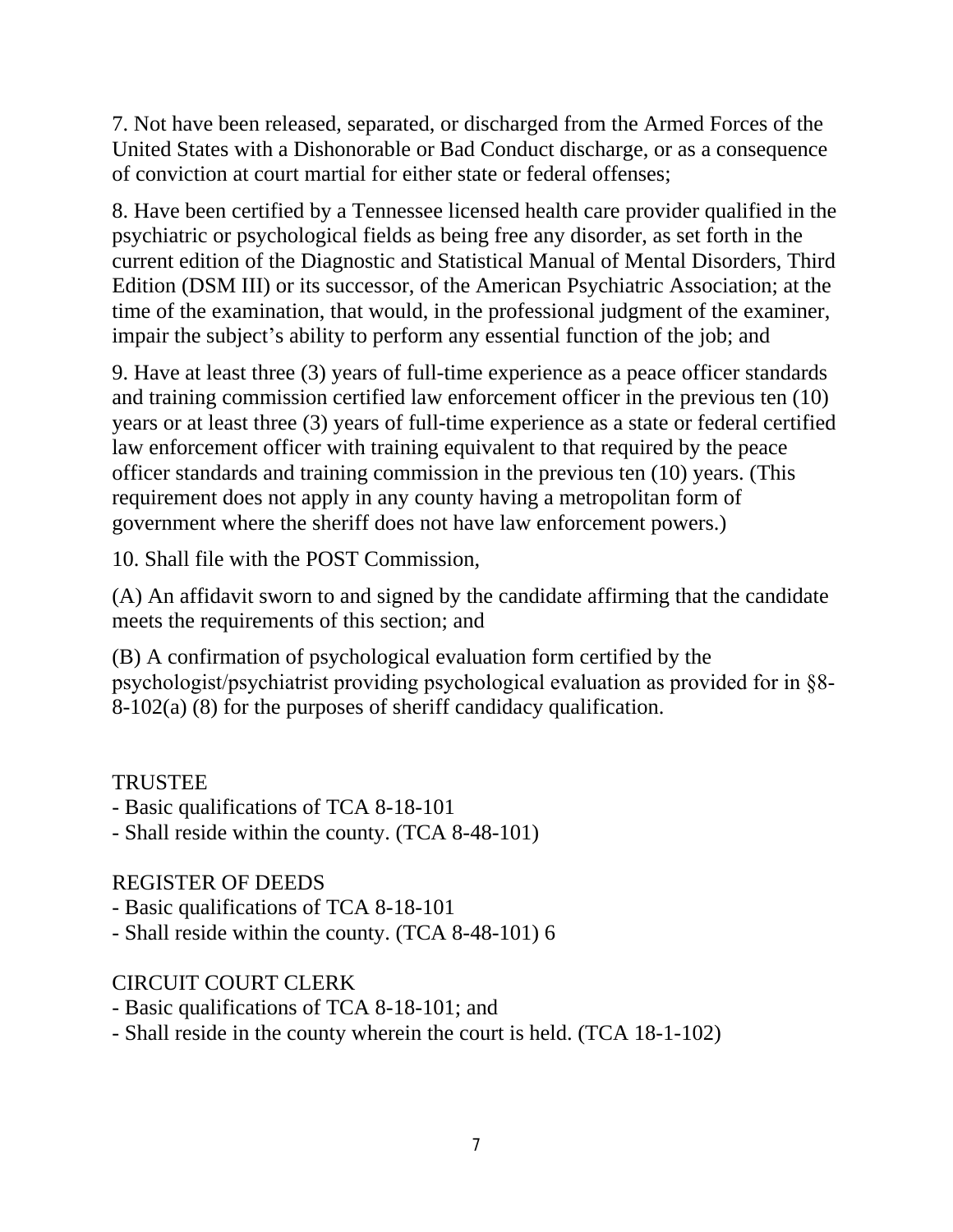COUNTY CLERK

- Basic qualifications of TCA 8-18-101

- Shall reside within the county. (TCA 8-48-101)

#### ASSESSOR OF PROPERTY

- Basic qualifications of TCA 8-18-101; and

- Shall reside within the county. (TCA 8-48-101)

- No member of the county legislative body shall be eligible to hold the office of assessor. (TCA 67-1-503)

#### COUNTY SCHOOL BOARD/FRANKLIN SPECIAL SCHOOL DISTRICT BOARD OF EDUCATION

- Basic qualifications of TCA 8-18-101; and

- Shall reside within and be a qualified voter of the district represented. (TCA 49- 2-201)

- Shall file with the county election commission proof of graduation from high school or receipt of a GED, evidenced by a diploma or other documentation satisfactory to the commission. (TCA 49-2-202)

- No member of the county legislative body nor any other county official shall be eligible for election as a member of the county board of education. (TCA 49-2- 202)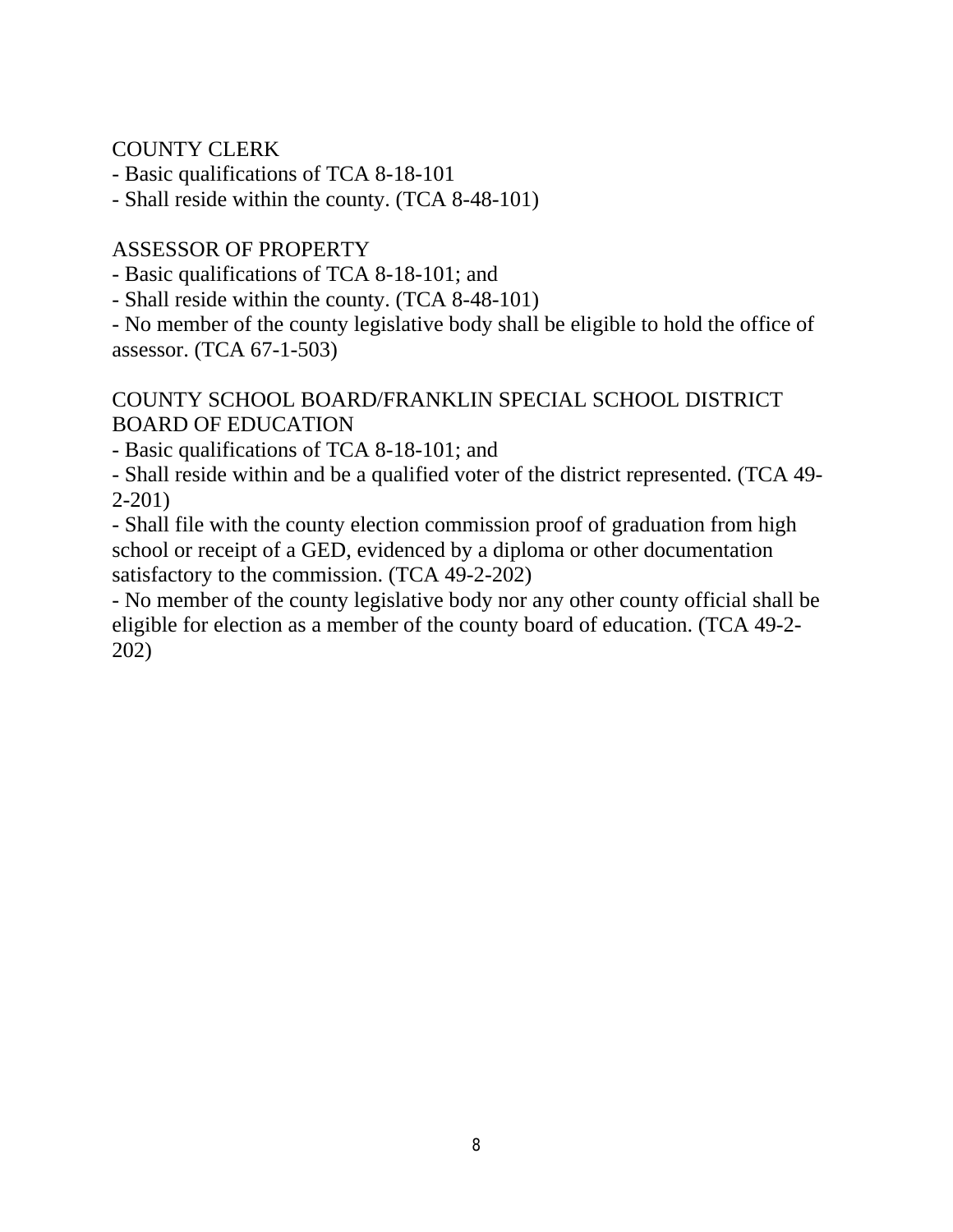# **Qualifications for Municipal Elected Office**

## **City of Brentwood**

Board of Commissioners-Seven Members Four Year Terms (Alternating) Elected in Odd Years-First Tuesday in May Qualifications for Elected Office:

\*Candidates must meet the General Qualifications under T.C.A. § 8-18-101 \*Candidates must be a resident of the municipality.

# **City of Fairview**

Mayor and Board of Commissioners-Four Members

Four Year Terms (Alternating)

Elected in Even Years-First Tuesday after the first Monday in November Qualifications for Elected Office:

\*Candidates must meet the General Qualifications under T.C.A. § 8-18-101 \*Candidates must be a resident of the municipality.

# **City of Franklin**

Mayor, Four Alderman at Large, and Four Ward Alderman Four Year Terms-(Alternating)

Elected in Odd Years-Fourth Tuesday in October

Qualifications for Elected Office:

\*Candidates must meet the General Qualifications under T.C.A. § 8-18-101

- \*Candidates must be a resident of the State of Tennessee for one (1) year.
- \*Candidates must be a resident of the city at least six (6) months preceding the date of the election.
- \*Candidates for Mayor must be at least twenty five (25) years of age.
- \*Candidates for Ward Alderman must be a resident of the ward at least sixty (60) days preceding the date of the election.